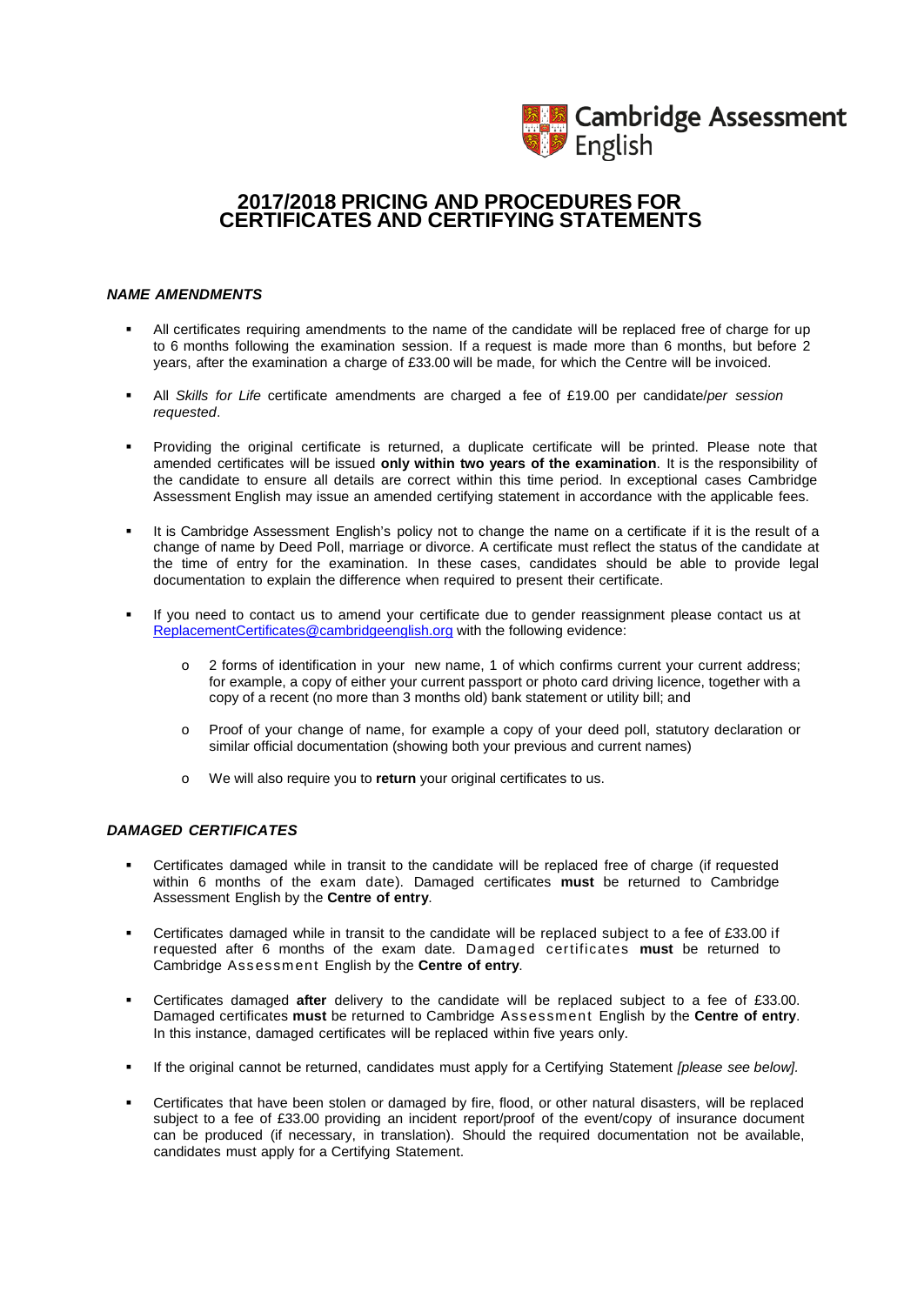### *CERTIFICATES LOST IN THE POST*

Cambridge Assessment English requests that Centres despatch all certificates to candidates by some form of recorded/registered mail.

- Certificates lost in the post will be replaced free of charge if a written request is received **from the Centre** within 12 months of the exam date including a copy of the proof of postage **and** a copy of a letter or admission of loss is provided by the courier.
- If the above cannot be provided, Cambridge Assessment English will not replace any certificate believed to be lost in the post until at least **6 months** has passed since the exam date. This is to allow for a full search to be made by the courier and is a precaution in case the original certificate is found. After this waiting period, Centres may apply in writing for a replacement certificate subject to a charge of £33.00, for which the Centre will be invoiced.
- Certificates not received by the candidate will only be replaced for up to 12 months after the exam date and at the request of the Centre of entry. In the event of the non-arrival of a certificate candidates are advised to contact their Centre of entry. After 12 months has elapsed, candidates may apply only for a Certifying Statement.

### *CERTIFICATES LOST BY THE CANDIDATE*

 Any certificate subsequently lost by a candidate will not be replaced. In these circumstances candidates must apply for a Certifying Statement *[see below].*